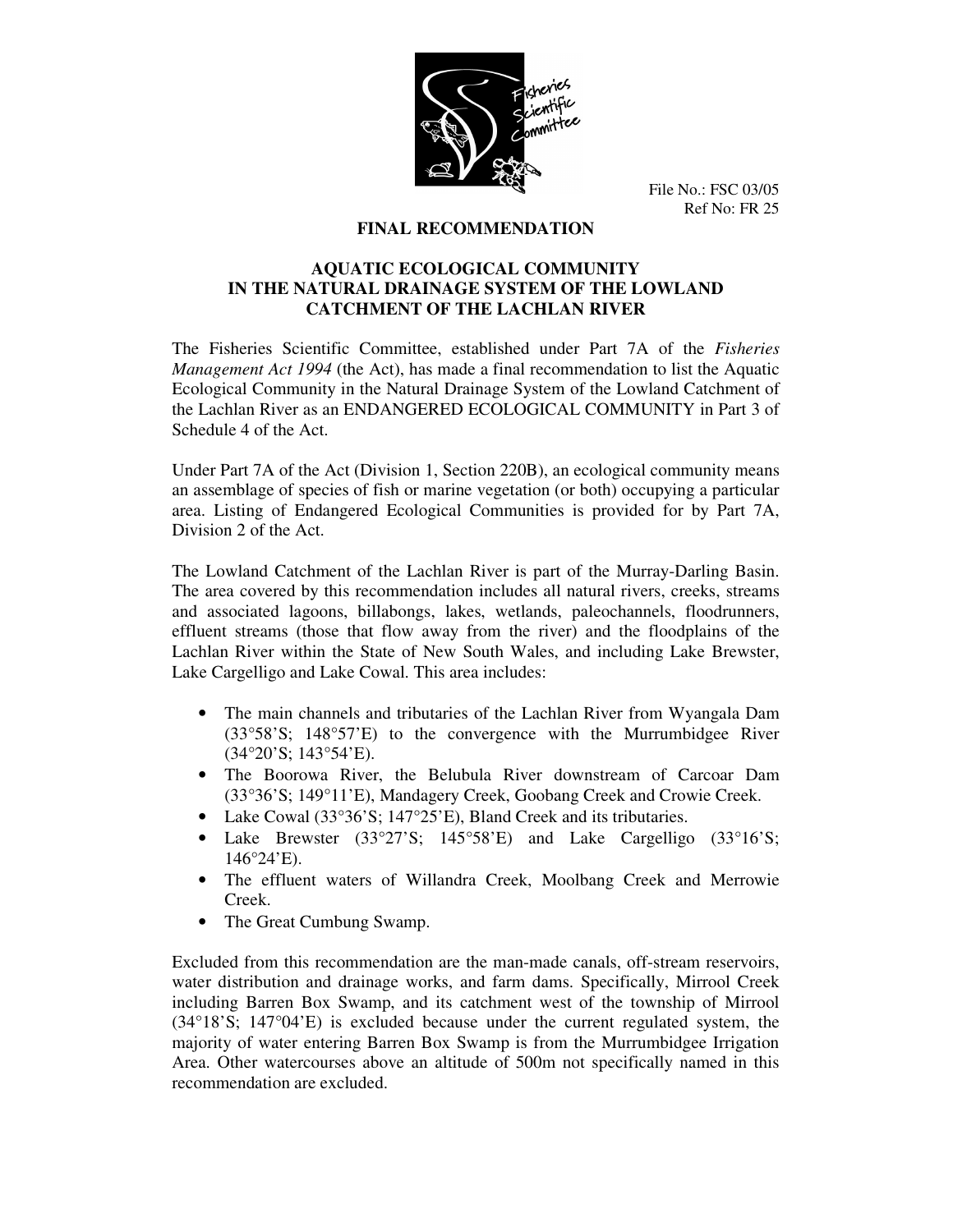The Fisheries Scientific Committee has found that:

1. The aquatic ecological community in the natural drainage system of the lowland catchment of the Lachlan River is characterised by the following assemblage of native animal species:

| <b>CRUSTACEANS</b>                                     |                                                        |
|--------------------------------------------------------|--------------------------------------------------------|
| Lepidurus viridis (shield shrimp)                      | Macrobrachium australiense (freshwater prawn)          |
| Apus australiensis (shield shrimp)                     | Paratya australiensis (shrimp)                         |
| Amarinus lacustris (freshwater crab)                   | Cherax destructor (yabby)                              |
| Branchinella australiensis (fairy shrimp)              | Austrothelphusa transversa (freshwater crab)           |
| Limnadopsis parvispinus (clam shrimp)                  | Daphnia lumholtzi (water flea)                         |
|                                                        |                                                        |
| <b>FINFISHES (OSTEICHTHYES)</b>                        |                                                        |
| Galaxias olidus (mountain galaxias)                    | Craterocephalus stercusmuscarum fulvus (flyspecked     |
|                                                        | hardyhead)                                             |
| Nematalosa erebi (bony bream)                          | *Ambassis agassizi (olive perchlet/Agassizs glassfish) |
| Tandanus tandanus (freshwater catfish)                 | *Bidyanus bidyanus (silver perch)                      |
| Melanotaenia fluviatilis (crimson-spotted rainbowfish) | Hypseleotris klunzingeri (western carp gudgeon)        |
| Gadopsis marmoratus (river blackfish)                  | Hypseleotris spp. (Midgley's carp gudgeon, Lake's carp |
|                                                        | gudgeon, Murray-Darling carp gudgeon)                  |
| Maccullochella peelii peelii (Murray cod)              | Philypnodon grandiceps (flathead gudgeon)              |
| Macquaria ambigua (golden perch)                       | *Nannoperca australis (southern pygmy perch)           |
| Leiopotherapon unicolor (spangled perch)               | *Mogurnda adspersa (purple-spotted gudgeon)            |
| Retropinna semoni (Australian smelt)                   |                                                        |
|                                                        |                                                        |
| <b>INSECTS (COLEOPTERA)</b>                            |                                                        |
| Aulonogyrus strigosus (whirligig beetle)               |                                                        |
|                                                        |                                                        |
| <b>INSECTS (DIPTERA)</b>                               |                                                        |
| Anopheles (Cellia) annulipes (mosquito)                | Tanytarsus richardsi (chironomid fly)                  |
| Dicrotendipes pelochloris (chironomid fly)             | Tanytarsus fuscithorax (chironomid fly)                |
| Dicrotendipes conjunctus (chironomid fly)              | Cardiocladius australiensis (chironomid fly)           |
| Kiefferulus martini (chironomid fly)                   |                                                        |
|                                                        |                                                        |
| <b>INSECTS (HEMIPTERA)</b>                             |                                                        |
| Microvelia peramoena (water bug)                       | Tenagogerris euphrosyne (water strider)                |
| Limnogonus(Limnogonus) luctuosus (water strider)       |                                                        |
|                                                        |                                                        |
| <b>INSECTS (ODONATA)</b>                               |                                                        |
| Aeshna (Adversaeschna) brevistyla (dragonfly)          | Austrolestes annulosus(damselfly)                      |
| Spinaeschna tripunctata (dragonfly)                    | Austrolestes cingulatus (damselfly)                    |
| Hemigomphus gouldii (dragonfly)                        | Austroargiolestes icteromelas (damselfly)              |
| Pseudagrion aureofrons(damselfly)                      | Synlestes weyersii tillyardi (damselfly)               |
| <i>Ischnura heterosticta</i> (damselfly)               | <i>Isosticta simplex</i> (damselfly)                   |
|                                                        | Nososticta solida (damselfly)                          |
| <b>INSECTA (TRICHOPTERA) all caddisflies</b>           |                                                        |
| Hellyethira malleoforma                                | Triplectides varius                                    |
| Hellyethira simplex                                    | Triplectides similis                                   |
| Hydroptila obscura                                     | Triplectides australicus                               |
| Hydroptilia scamandra                                  | Triplectides volda                                     |
| Orthotrichia bishopi                                   | Notalina spira                                         |
| Ecnomus myallensis                                     | $\overline{A}$ psilochorema gisbum                     |
| Econmus pansus                                         | Koetonga clivicola                                     |
| Ecnomus tillyardi                                      | Ulmerochorema lentum                                   |
| Ecnomus turgidus                                       | Taschorema kimminsi                                    |
| Triplectides australis                                 | Ethochorema nesydrion                                  |
| <b>INSECTA (EPHEMEROPTERA)</b>                         |                                                        |
| Tasmanocoenis tillyardi (mayfly)                       |                                                        |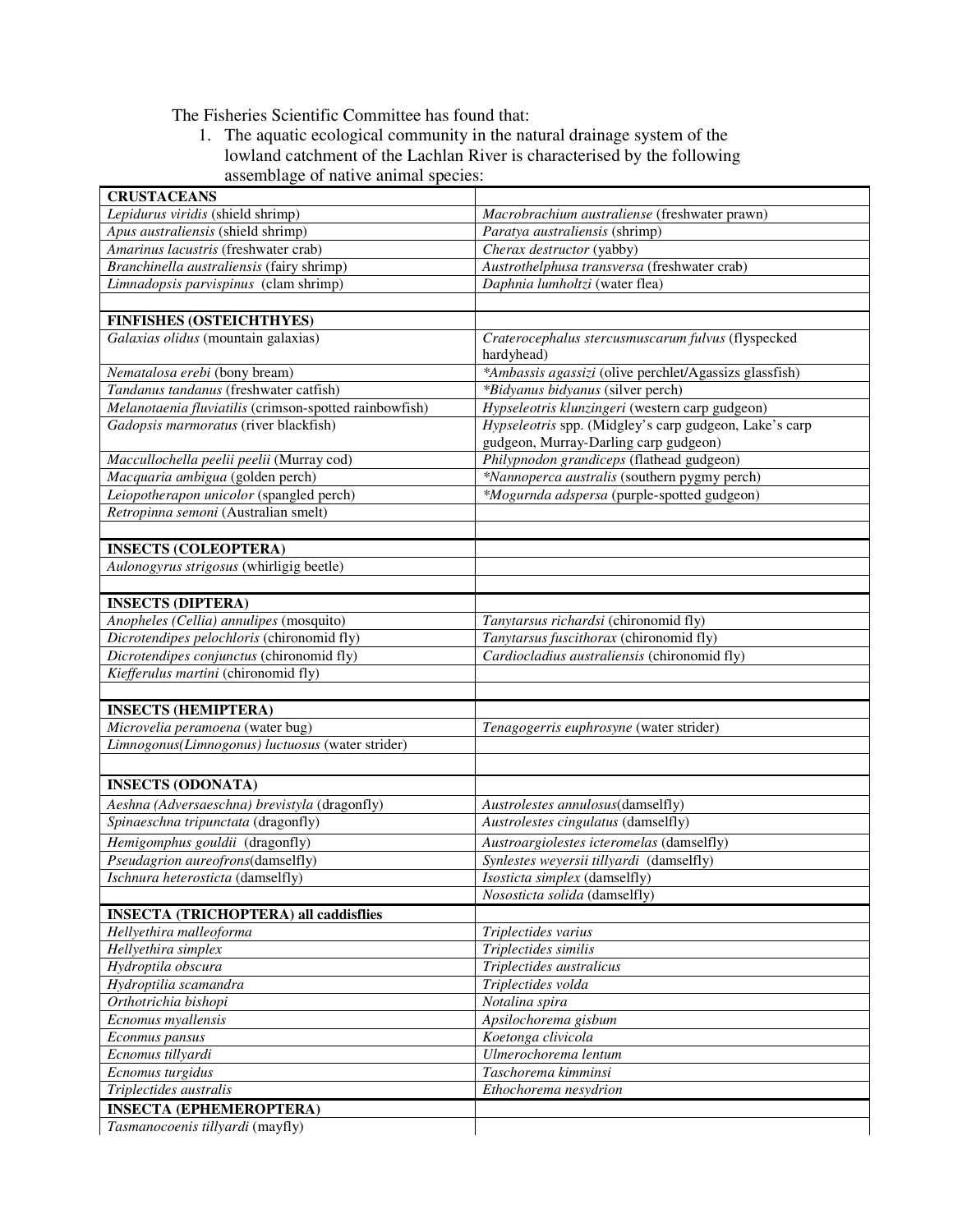| <b>INSECTA (PLECTOPTERA) all stoneflies</b> |                                        |
|---------------------------------------------|----------------------------------------|
| Leptoperla neboissi                         | Illiesoperla (Illiesoperla) brevicauda |
| Leptoperla bifida                           | Illiesoperla (Illiesoperla) mayi       |
| Leptoperla primitiva                        | Riekoperla rugosa                      |
| Illiesoperla (Illiesoperla) australis       | Neboissoperla alpina                   |
|                                             |                                        |
| <b>MOLLUSCA</b>                             | Austropeplea tomentosa (snail)         |
| <i>*Notopala sublineata hanleyi</i> (snail) | Alathyria jacksoni (bivalve)           |
| Lymnaea lessoni (snail)                     | Alathyria condola (bivalve)            |
| <i>Thiara balonnensis</i> (snail)           | Corbicula australis (bivalve)          |
| Glyptophysa gibbosa (snail)                 |                                        |
|                                             |                                        |
| <b>PORIFERA</b>                             |                                        |
| Heterorotula contraversa (sponge)           | Heterorotula multidentata (sponge)     |
|                                             |                                        |

**\*** denotes a listed threatened species in the Act.

- 2. The total species list of the Lachlan River is larger than that given above. The above list is based on a combination of Australian Museum records, NSW Fisheries and Department of Infrastructure, Planning and Natural Resources (DIPNR, formerly Department of Land and Water Conservation) reports and records, and historical and scientific literature. This list, however, is considered to be data deficient for many species and areas of the Lachlan River. For example, although two threatened species, trout cod (*Maccullochella macquariensis*) and Macquarie perch (*Macquaria australasica*), have not been recorded in the lowland catchment of the Lachlan River, both species were or are found in the upper reaches of the Lachlan River and the Macquarie River to the north, and in the lowland areas of the Murrumbidgee and Murray rivers to the south. The taxonomy of *Hypseleotris* has not been resolved, hence the number of species of gudgeons in the Lachlan River catchment is uncertain. Suter (2001, unpublished report) lists 265 taxa as occurring in the catchment, but a large portion of these taxa are not identified to a described species. The Zoological Catalogue of Australia lists 144 species (Annelida: Hirudinea; Insecta: Heteroptera, Coleptera, Neuroptera, Plecoptera, Trichoptera) from the Murray-Darling Basin, many of which could have distributions extending into the Lachlan River catchment. At any particular site, not all species listed above may be present. The species composition of a site will be influenced by the time of the year, the size and ecological characteristics of the area, and the level of threatening processes present. The species listed in the above table are considered aquatic species, under the definition of the *Fisheries Management Act 1994*.
- 3. In its natural state, many of the water-bodies in this catchment are characterised by variable and unpredictable patterns of high and low flows and water levels. The natural morphology of the river system includes deep channels, deep pool areas, sandy-muddy banks, terraces formed by floods, suspended load depositional 'benches', higher floodplain 'benches', paleochannels, floodrunners, anabranches, wetlands, and a terminal wetland complex. Although small flows are contributed to the Murrumbidgee River, the Lachlan River is considered to culminate in a large, expansive swamp known as the Great Cumbung Swamp. The floodplain is also an integral part of this river system. Many fish species rely on the seasonal flow pattern and inundation of the floodplain for successful reproduction. The complex river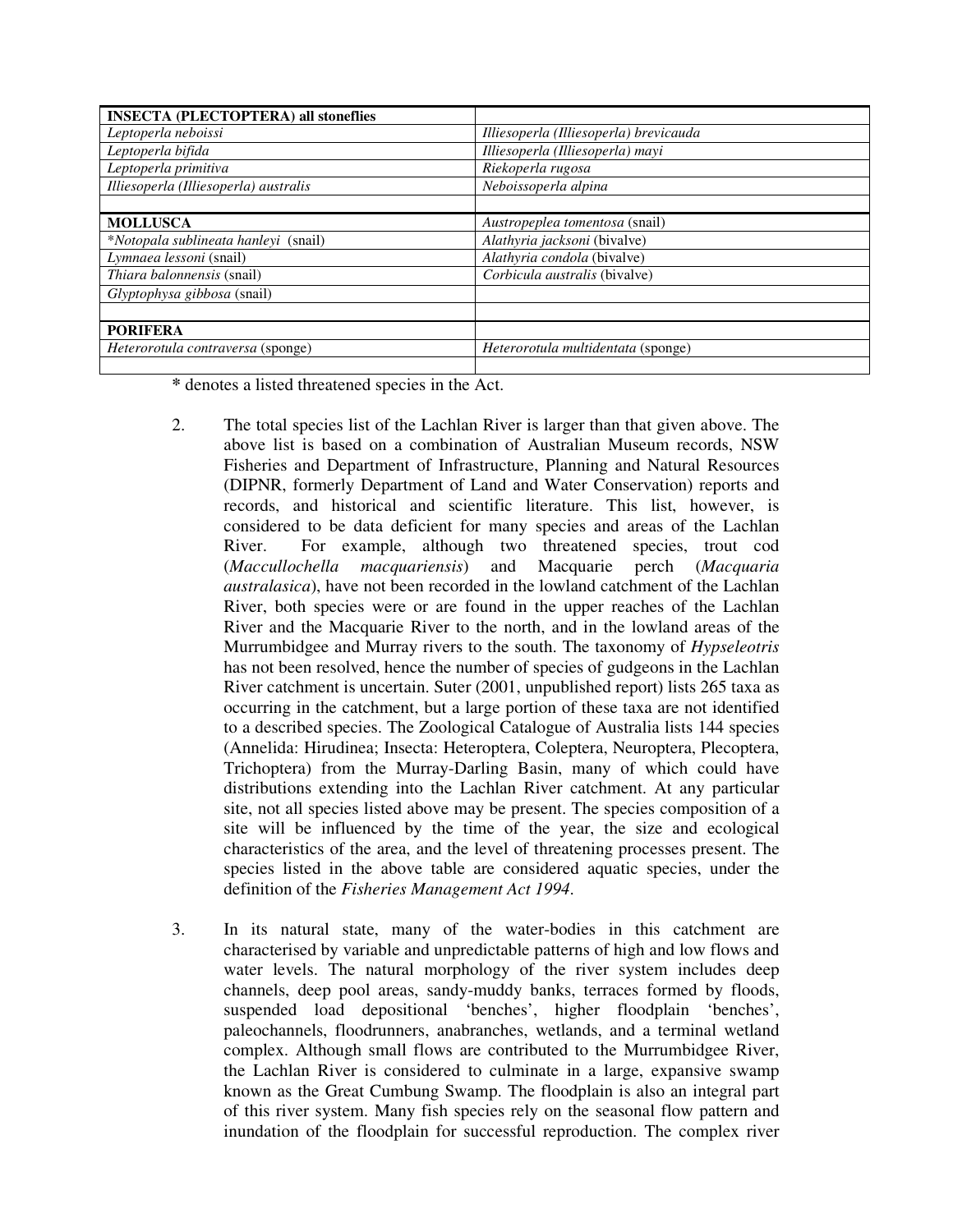morphology provides a multitude of habitats that play a critical role in the life cycles of the species making up this ecological community.

- 4. The Fisheries Scientific Committee has identified the following threats to the continued survival of the Aquatic Ecological Community in the lowland catchment of the Lachlan River:
	- In-stream structures, such as dams and weirs, regulate natural flows thereby affecting the normal reproductive and other biological cues of species in the community. The regulation has altered the seasonal flow regime from natural winter-spring floods and low flows in summer, to high flows in summer. River regulation has also significantly reduced the frequency, extent and duration of flooding. The reproduction of many native fishes is closely linked to high flows and flooding in spring, and regulation has reduced the incidence of spawning and the conditions suitable for the high survival of larvae and juveniles.

In-stream structures have reduced upriver fish migrations, particularly of the more mobile species, because few barriers allow fish passage. This has fragmented populations and reduced the habitat available to many species.

Large in-stream structures, particularly Wyangala Dam and Carcoar Dam, cause thermal pollution. The release of cold water from the base of these dams has altered the natural temperature regime downstream, at least as far as Forbes, with adverse effects on fish reproduction, migration and distribution. Most fish native to the lowland reaches of the Lachlan River require species-specific water temperatures between 18° to 24°C to induce spawning, and so significantly reduced water temperatures below dams prevent or decrease the incidence of spawning. Migration is an important part of the biology of some native fishes, and usually occurs at temperatures around or over 20 <sup>º</sup>C between spring and mid-autumn. Thermal pollution inhibits migration, subsequently restricting distribution to areas well below dams; this also results in a loss of habitat for some fish species.

Reduced floodplain and wetland inundation caused by the in-stream structures and levee banks has seriously affected the ecosystem. The morphological complexity of the system involving the main channel, floodplain and wetlands is critical for ecosystem health. The floodplains and wetlands play a vital role in the accumulation and processing of organic matter, which provides a key source of nutrients, energy and food for the micro and macro-invertebrates at the lower levels of the food chain. Zooplankton and aquatic insects are important food items of larval and juvenile fish and their production is linked to inundation of the floodplain. Isolation of the river channel and alienation of the floodplain and wetlands, have reduced the complexity and productivity of the ecosystem.

Water extraction for irrigation, industrial and domestic purposes has decreased flows to levels that may be detrimental to ecosystem functioning, particularly the lower reaches of the Lachlan River and the Great Cumbung Swamp and other wetlands. Water extraction and river regulation contribute to decreased bank stability, increased erosion during high flow and flood events, and the formation of sand shoals in some parts of the river and its tributaries. The vigour of vegetation is also closely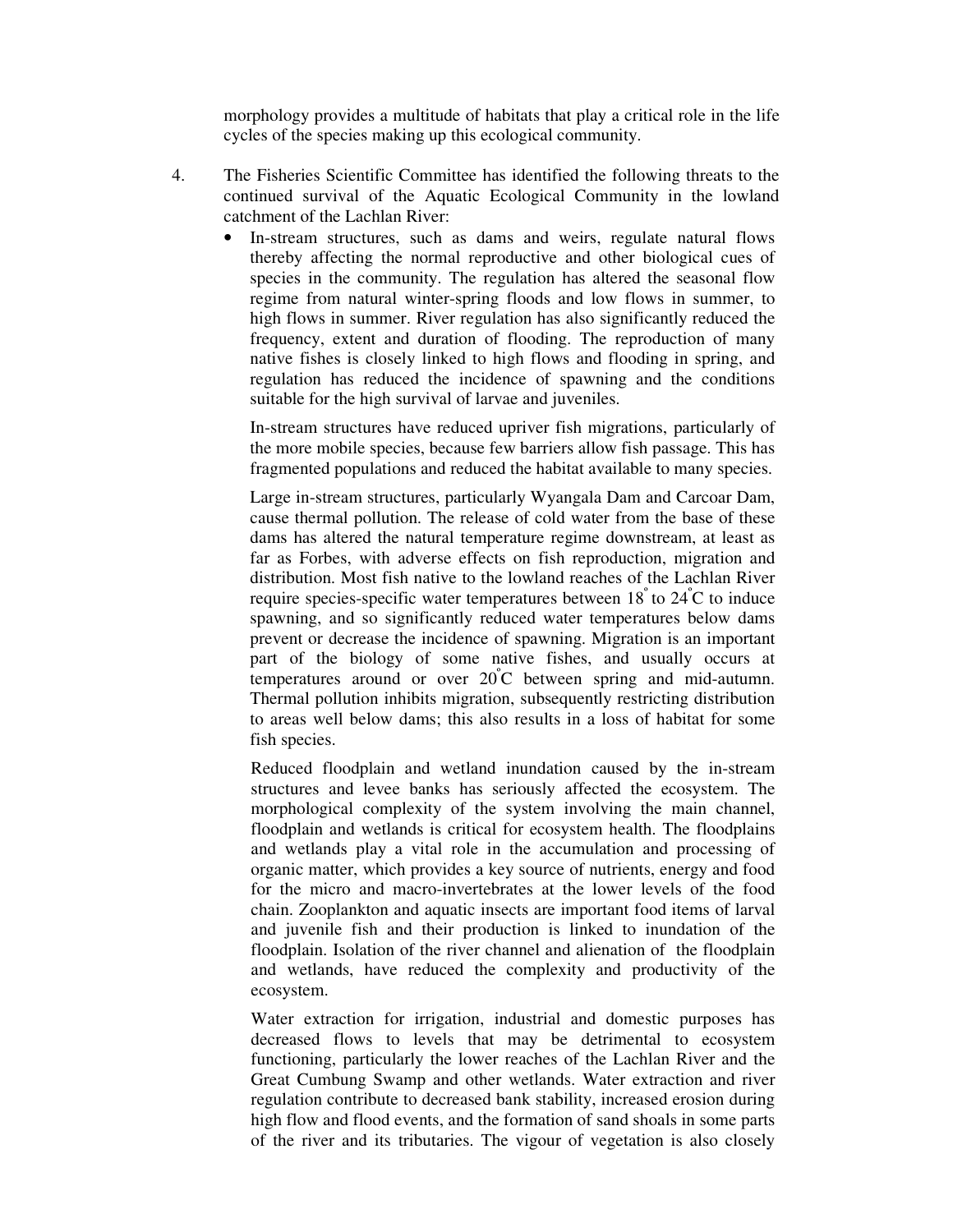linked to the volume of flow into wetlands. These changes decrease the available habitat for members of the ecological community and degrade that which remains. In addition, the reduced flows and high nutrient input from some agricultural sources are major factors contributing to the increased incidence of blue-green algal blooms in parts of the Lachlan River and lakes. The installation and operation of in-stream structures and other mechanisms that alter natural flow regimes of rivers and streams have been listed as a Key Threatening Process in Schedule 6 of the *Fisheries Management Act 1994*. The alteration to the natural flow regimes of rivers and streams and their floodplains and wetlands has been listed as a Key Threatening Process in Schedule 3 of the *Threatened Species Conservation Act 1995.*

- Deterioration of water quality is a threat to the ecological community because good water quality is essential for the health of aquatic ecosystems. Although scientific studies of water quality in the Lachlan River catchment found no major trends through the 1990's, some studies and all the historical and anecdotal information strongly suggest that water quality has significantly deteriorated in since the 1950's. Key aspects of this deterioration are: thermal pollution; increased salinity in some tributaries; increased nutrients; increased incidence of blue-green algal blooms; and increased turbidity (particularly in Lake Brewster and the lower reaches of the system). Through-out most of the 1900's, the water of the Lachlan River was characteristically clear, except during floods and large freshes. Since the 1970's, the turbidity of waters in the lowland catchment has been consistently high, suggesting a major change and deterioration of water quality in this aquatic ecosystem.
- The loss of aquatic plants from the Lachlan River, creeks and wetlands has contributed to the degradation and destabilisation of the ecosystem, and to an overall reduction in biodiversity. In the 1970's, there was a marked and synchronous decline of the predominant aquatic plants of the Lachlan River; ribbon weed (*Vallisneria* spp.), floating pondweed (*Potamogeton tricarinatus*), duckweed (*Azolla* spp.) and cumbungi (*Typha* spp.). The common reed (*Phragmites australis*) and lignum (*Muehlenbeckia florulenta*) were widespread and common in the wetter areas of wetlands, and have also undergone significant reductions in distribution and abundance. The aquatic flora of the Lachlan River catchment remains seriously depleted. Aquatic macrophytes play an essential role in ecosystems through primary production, stability of the substrate, and by providing shelter, habitat, spawning sites, nursery areas, and food for fish, crustaceans and other organisms.
- The presence of at least seven introduced species: (carp [*Cyprinus carpio*], redfin perch [*Perca fluviatilis*], goldfish [*Carassius auratus*], rainbow trout [*Oncorhynchus mykiss*], brown trout [*Salmo trutta*], mosquitofish [*Gambusia holbrooki*] and the snail [*Physa acuta*]) is an additional threat to the aquatic community. Introduced species can act as predators, competitors, habitat modifiers and disease carriers. In particular, carp and redfin perch have been identified as having deleterious effects on native species in the Lachlan River catchment. Redfin were common in the Lachlan River from the late 1940's to the 1960's. They are prolific, aggressive carnivores that compete with and prey on native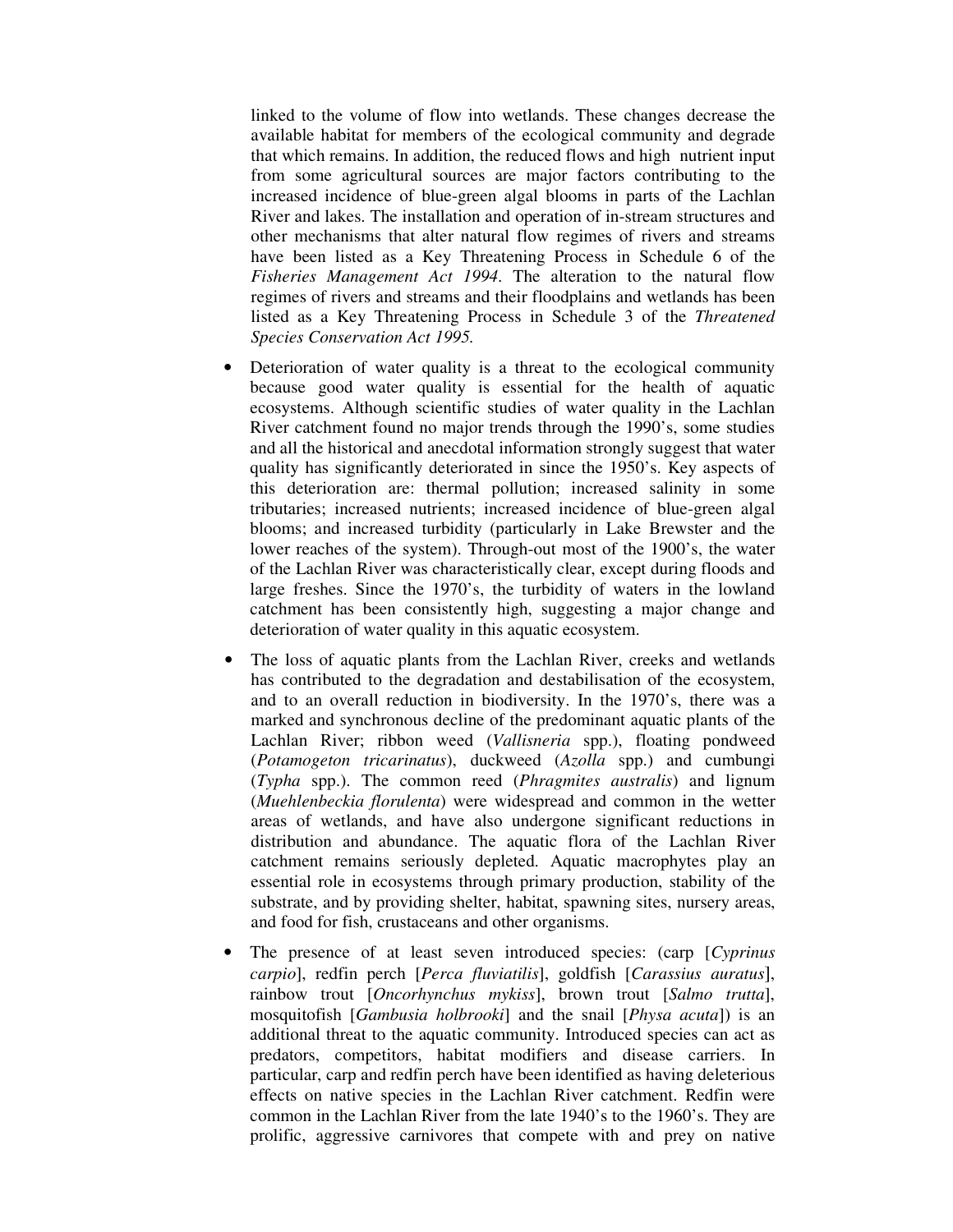fishes, and have been implicated in the decline of Murray cod in the 1950's. Carp first appeared in the Lachlan in the late 1960's, and their populations increased rapidly during the 1970's, with numbers remaining high through the 1980's and 1990's. Although few scientific studies have been completed, carp are thought to cause significant environmental damage. Historical and anecdotal information suggests that carp had a rapid and dramatic affect on the Lachlan River and it tributaries commencing in the 1970's. Carp uproot, damage and kill aquatic plants, and may have been a factor in the large-scale loss of aquatic plants from the Lachlan River catchment. Besides affecting plants, the carp's feeding behaviour also increases the turbidity of water, and may have contributed to changes in bank stability, channel structure and siltation. Carp may compete with native fauna for food, prey on eggs of some native fish, prey on yabbies and other crustaceans, and are known to act as a disease vector by carrying parasites such as anchor worm (*Lernaea* sp.). Yabbies were once common, but now are extremely rare in most parts of the Lachlan River. The introduction of fish to fresh waters within a river catchment outside their natural range has been listed as a Key Threatening Process in Schedule 6 of the *Fisheries Management Act 1994*.

- The clearing of riparian vegetation and continued access of stock to the riparian zone increases erosion and subsequent siltation in the waterways, and removes potential habitat and reproductive sites for some fish species (e.g. Murray cod [*Maccullochella peelii peelii*] and river blackfish [*Gadopsis marmoratus*] are thought to use fallen, submerged river redgums [*Eucalyptus camaldulensis*] as spawning sites). Clearing of the floodplain vegetation for agriculture also reduces carbon inputs which are a basis of the food resources for in-stream invertebrates and the food chains in general. Degradation of native riparian vegetation along NSW waterways has been listed as a Key Threatening Process in Schedule 6 of the *Fisheries Management Act 1994*. The clearing of native vegetation has been listed as a Key Threatening Process in Schedule 3 of the *Threatened Species Conservation Act 1995.*
- Some types of agriculture can produce threatening processes to native aquatic animals. The reduction of river flow by water extraction for irrigation, and pollution through insecticide and fertilizer runoff, are detrimental to aquatic life. These processes are especially pertinent during periods of low river flow when demand for irrigation and stock water is highest, and pollutants are concentrated in waterways.
- Overfishing has reduced populations of native fish species including Murray cod *(Maccullochella peelii peelii)* and golden perch (*Macquaria ambigua*) in parts of the Murray-Darling River System. For species listed as endangered or vulnerable, such as olive perchlet (*Ambassis agassizii*), purple-spotted gudgeon (*Mogurnda adspersa*) and silver perch (*Bidyanus bidyanus*), targeted or incidental collection and recreational catch must be considered as a threatening process.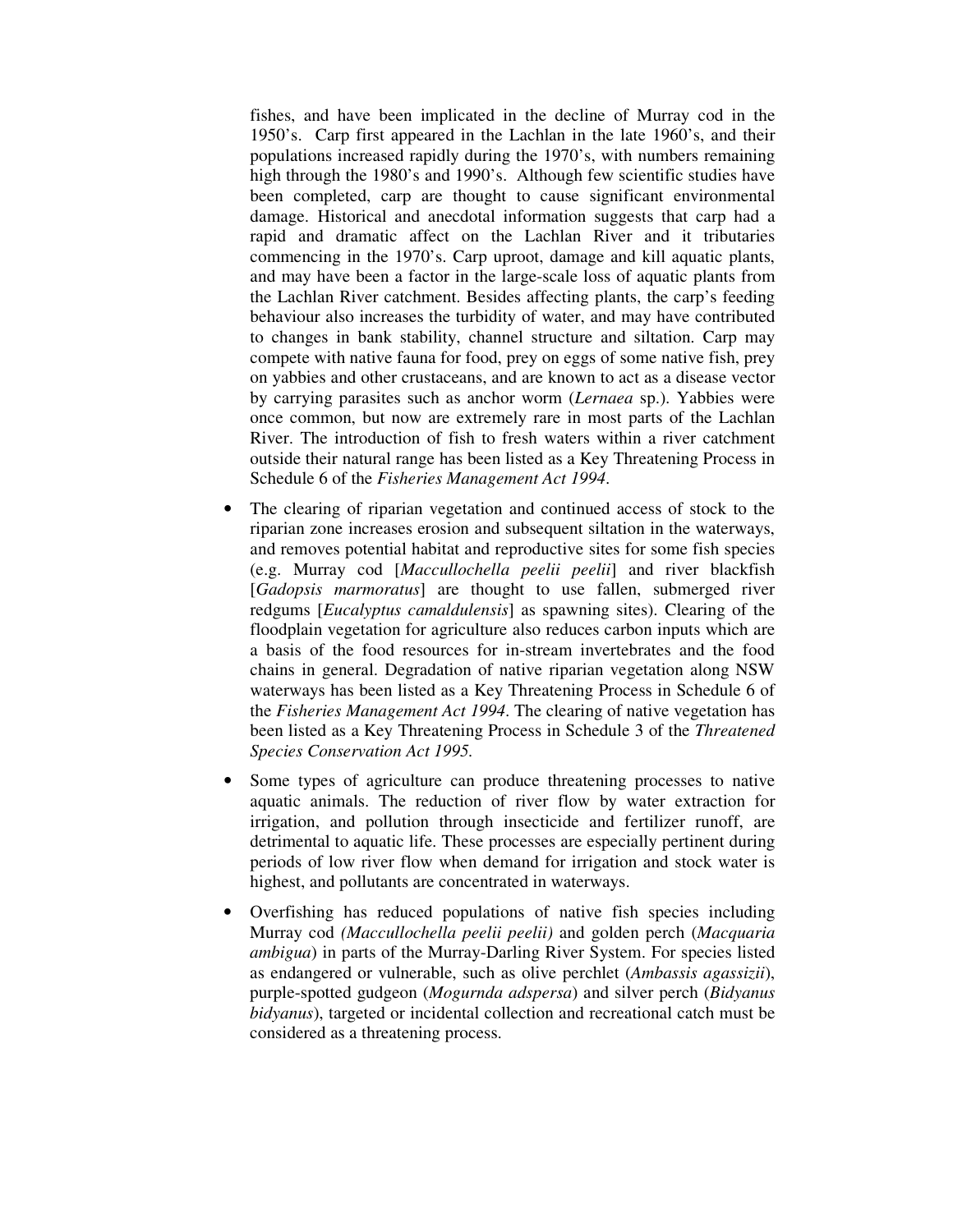- Although de-snagging has not been extensively practised in the Lachlan, it is a threat to the ecological community. The removal of snags reduces the amount of aquatic habitat and sites available for reproduction of fishes and invertebrates. Many native fishes are dependant on habitats with dense accumulations of woody debris. These areas also provide vital substrate for many invertebrates. Murray cod, river blackfish and various species of gudgeons spawn adhesive eggs onto and in submerged logs. The removal of large woody debris has been listed as a Key Threatening Process in Schedule 6 of the *Fisheries Management Act 1994*.
- 5. Four of the native finfish species (*Ambassis agassizi* [Olive perchlet/Agassizs glassfish], *Bidyanus bidyanus* [silver perch], *Nannoperca australis* [southern pygmy perch], and *Mogurnda adspersa* [purple-spotted gudgeon]) in this community are listed in the Threatened Species Schedules for New South Wales. One species of freshwater snail within the community, *Notopala sublineata*, is endangered. Serious declines of at least two other species of fish native to the Lachlan River catchment (*Tandanus tandanus* [eeltail catfish] and *Gadopsis marmoratus* [river blackfish]) have been documented.
- 6. The Lachlan, like other inland river systems in New South Wales, is subject to a natural drought-flood cycle. The present drought conditions have exacerbated the problems associated with the aquatic ecological community of the lowland catchment of the Lachlan River. However, the decline of species and degradation of the aquatic habitat have occurred over the last 50-100 years, and drought (including the current drought) is not a major causative factor.
- 7. The Committee recognises the initiatives undertaken by the Murray-Darling Basin Commission, State, Commonwealth and Local Governments, community groups and private interest stakeholders (e.g. the Lachlan Community Monitoring Program) to address concerns about the decline in the health of this aquatic community. Improvements have been, or are being made in numerous areas, including water sharing allocations, riparian vegetation management, irrigation runoff, catchment management, and fish passage at smaller weirs. The Committee also recognises that changes to commercial and recreational fishing regulations have been made in the interests of protection of threatened species and stock conservation for exploited species. Despite these positive efforts, the ecological community remains threatened.
- 8. In light of the above, the Fisheries Scientific Committee has determined that the Aquatic Ecological Community in the Natural Drainage System of the Lachlan River is likely to become extinct in nature, unless the circumstances and factors threatening its survival cease to operate. Therefore, the community qualifies for inclusion in Part 3 of Schedule 4, as an ENDANGERED ECOLOGICAL COMMUNITY.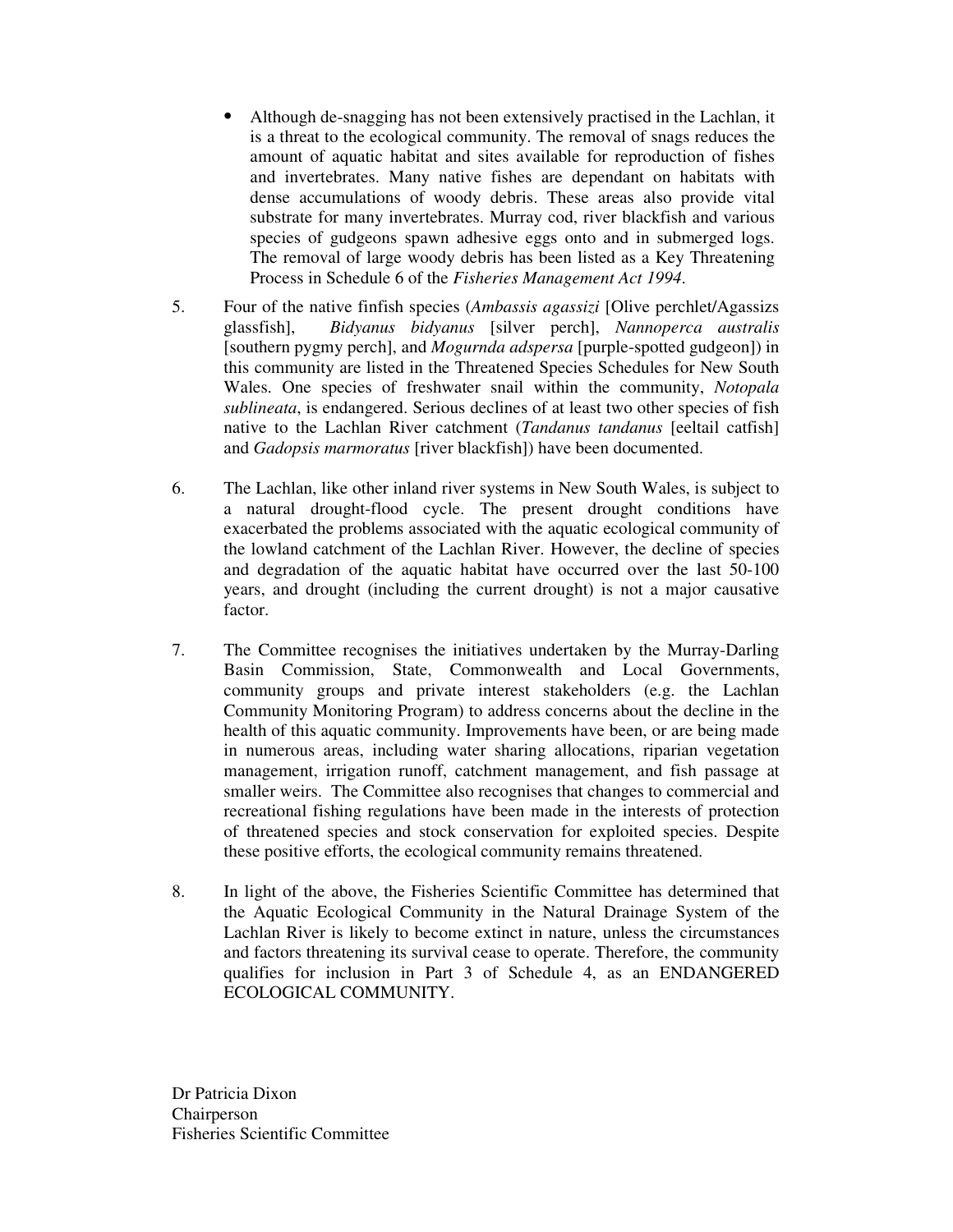#### **REFERENCES**

Allen, G.R., Midgley, S.H. and Allen, M. (2002). Field Guide to the Freshwater Fishes of Australia. (Western Australian Museum: Perth).

Anon. (1998). Lachlan Catchment State of the River Report – 1997. (NSW Government: NSW Department of Land and Water Conservation).

Anon. (2003a). Rivers Program – Managing Catchments. (Murray-Darling Basin Commission: Canberra).

Anon. (2003b). Rivers Program – Managing Fish. (Murray-Darling Basin Commission: Canberra).

Anon. (2003c). Rivers Program – Managing Rivers. (Murray-Darling Basin Commission: Canberra).

Anon. (2003d). Rivers Program – Managing Wetlands. (Murray-Darling Basin Commission: Canberra).

Anon. (2003e). Rivers Program – Understanding the Basin. (Murray-Darling Basin Commission: Canberra).

Anon. (2003f). Rivers Program – Project Summaries 1990 – 2000. (Murray-Darling Basin Commission: Canberra).

Australian and New Zealand Environment and Conservation Council (1992). Australian Water Quality Guidelines for Fresh and Marine Waters.

Bennison, G., Hillman, T.J. and Suter, P.J. (1989). Macroinvertebrates of the River Murray (Survey and Monitoring: 1980-1985). Water Quality Report No. 3 (Murray Darling Basin Commission: Canberra).

Clunie, P. and Koehn, J. (2001a). Silver perch: a recovery plan. Vol. 1 Final Report for Natural Resource Management Strategy Project R7002. (Murray-Darling Basin Commission: Canberra).

Clunie, P. and Koehn, J. (2001b). Silver perch: a resource document. Vol. 2 Final Report for Natural Resource Management Strategy Project R7002. (Murray-Darling Basin Commission: Canberra).

Clunie, P. and Koehn, J. (2001c). Freshwater catfish: a recovery plan. Vol. 1 Final Report for Natural Resource Management Strategy Project R7002. (Murray-Darling Basin Commission: Canberra).

Clunie, P. and Koehn, J. (2001d). Freshwater catfish: a resource document. Vol 2. Final Report for Natural Resource Management Strategy Project R7002. (Murray-Darling Basin Commission: Canberra).

Crook, D.A. and Robertson, A.I. (1999). Relationships between riverine fish and woody debris: implications for lowland rivers. *Marine and Freshwater Research* 50: 941-953.

Crook, D. and Pogonoski, J. (2003). Threatened fishes committee report December 2002. *Australian Society for Fish Biology Newsletter* 32: 45-52.

Douglas, J.W., Gooley, G.J. and Ingram, B.A. (1994). Trout cod*, Maccullochella macquariensis* (Cuvier) (Pisces: Percichthyidae), resource handbook and research and recovery plan. (Department of Conservation and Natural Resources: Melbourne).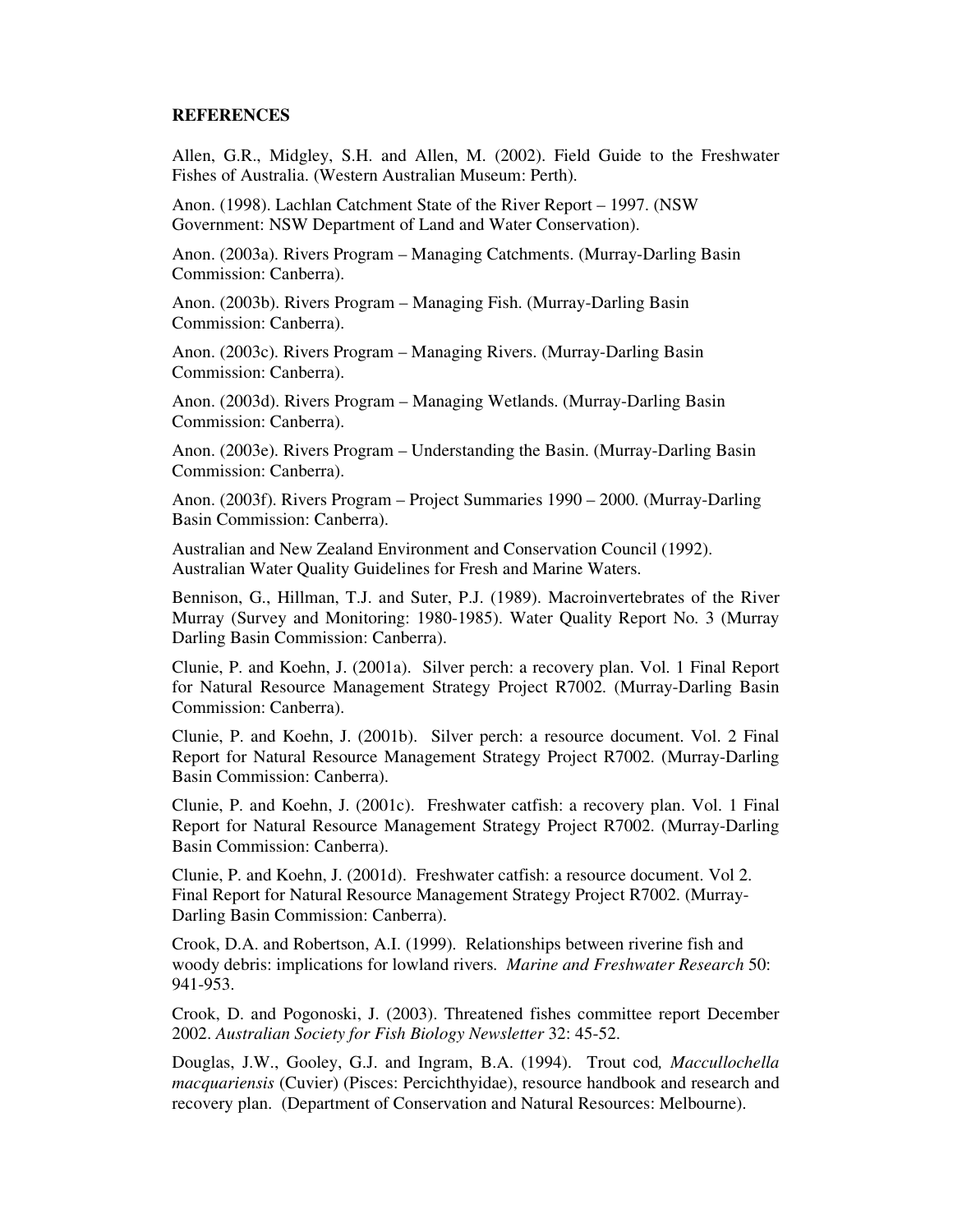Driver, P.D., Harris, J.H., Norris, R.H. and Closs, G.P. (1997). The role of the natural environment and human impacts in determining biomass densities of common carp in News South Wales rivers. In: "Fish and Rivers in Stress: The NSW Rivers Survey." (Eds Harris, J.H. and Gehrke, P.C.) pp. 225-250. (NSW Fisheries Office of Conservation and the Cooperative Research Centre for Freshwater Ecology: Cronulla).

Faragher, R.A. and Lintermans, M. (1997). Alien fish species from the New South Wales Rivers survey. In: "Fish and Rivers in Stress: The NSW Rivers Survey." (Eds Harris, J.H. and Gehrke, P.C.) pp. 201-223. (NSW Fisheries Office of Conservation and the Cooperative Research Centre for Freshwater Ecology: Cronulla).

Gehrke, P.C., Brown, P., Schiller, C.B., Moffatt, D.B. and Bruce, A.M. (1995). River regulation and fish communities in the Murray-Darling river system, Australia. *Regulated Rivers: Research and Management* 11: 363-375.

Gilligan, D. and Schiller, C. (2003). Downstream transport of larval and juvenile fish in the Murray River. NSW Fisheries Final Report Series No. 50 (NSW Fisheries: Sydney).

Growns, I. (2001). An assessment of the status of native fish and fish habitats in the Lachlan River. (NSW Fisheries: Sydney).

Growns, I., Gehrke, P. and Bruce, A. (2001). Integrated monitoring of environmental flows, 4<sup>th</sup> progress report. (NSW Fisheries: Sydney).

Harris, J.H. and Gehrke, P.C. (Editors) (1997). Fish and Rivers in Stress: the NSW Rivers Survey. (NSW Fisheries Office of Conservation and the Cooperative Research Centre for Freshwater Ecology: Cronulla).

Harris, J.H. and Rowland, S.J. (1996). Family Percichthyidae Australian Freshwater Cods and Basses. In "Freshwater Fishes of South-eastern Australia" (Ed. R. McDowall) (Reed: Sydney).

Hawking, J.H., and Smith, F.J. (1997): Colour guide to invertebrates of Australian inland waters. (Identification Guide, No. 8.) Identification Guide No. 24. (Cooperative Research Centre for Freshwater Ecology: Albury).

Hawking, J.H. (2000): Key to keys: a guide to keys and zoological information to identify invertebrates from Australian inland waters. 2<sup>nd</sup> ed. (Cooperative Research Centre For Freshwater Ecology: Albury).

Humphries, P., King, A.J. and Koehn, J.D. (1999). Fish, flows and floodplains: links between freshwater fishes and their environment in the Murray-Darling River system, Australia. *Environmental Biology of Fishes* 56: 129-151.

Ingram, B.A., Barlow, G.G., Burchmore, J.J., Gooley, G.J., Rowland, S.J. and Sanger, A.C. (1990). Threatened native freshwater fishes in Australia – some case histories*. Journal of Fish Biology*. 37 (supplement A): 175-182.

Kearney, R.E. and Kildea, M.A. (2001). The Status of Murray Cod in the Murray-Darling Basin. (University of Canberra: Canberra).

Keenan, C.P., Watts, R.J. and Serafini, L.G. (1995). Population genetics of golden perch (*Macquaria ambigua*), silver perch (*Bidyanus bidyanus*) and eel-tailed catfish (*Tandanus tandanus*) within the Murray-Darling Basin. Final Report – Murray-Darling Basin Commission Project M262. (Murray-Darling Basin Commission: Canberra).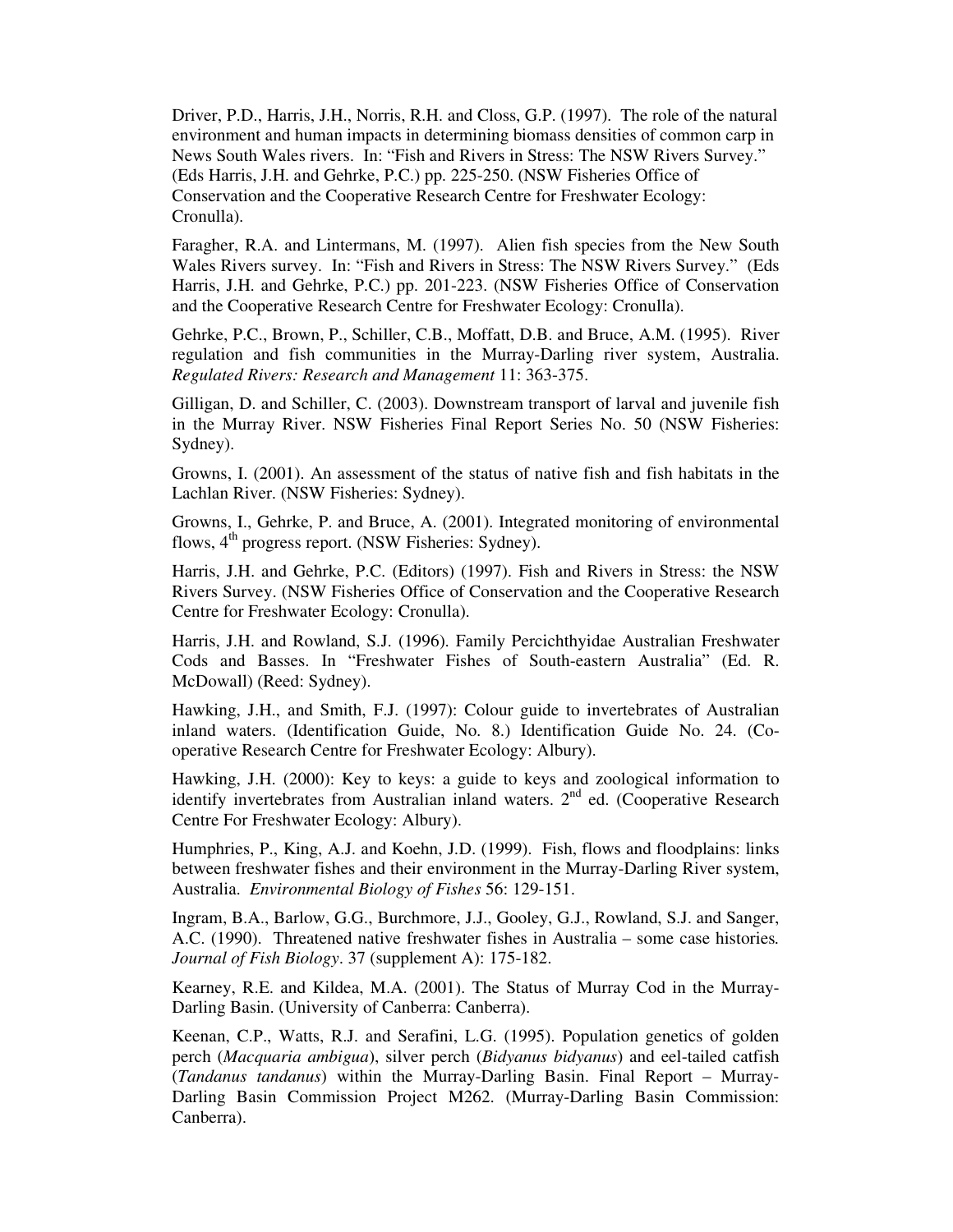Koehn, J., Brumley, A.R. and Gehrke, P.C. (in press). Managing the Impacts of Carp. (Bureau of Rural Science: Canberra).

Koehn, J. and O'Connor, W. (1990). Threats to Victorian native freshwater fish*. Victorian Naturalist* 107: 5-12.

Lake, J.S. (1967). Freshwater Fish of the Murray-Darling River System. New South Wales State Fisheries Research Bulletin No. 7.

Lake, J.S. (1971). Freshwater Fishes and Rivers of Australia. (Nelson: Sydney).

Llewellyn, L.C. (1983). The Distribution of Fish in New South Wales. Australian Society for Limnology Special Publication No. 7.

McDowell, R.M. (Editor) (1996). Freshwater Fishes of South-eastern Australia. (Reed: Chatswood).

Merrick, J.R. and Schmida, G.E. (1984). Australian Freshwater Fishes Biology and Management. (J.R. Merrick; North Ryde).

Morris, S.A., Pollard, D.A., Gehrke, P.C. and Pogonoski, J.J. (2001). Threatened and Potentially Threatened Freshwater Fishes of Coastal New South Wales and the Murray-Darling Basin. (NSW Fisheries: Sydney).

Pollard, D.A., Llewellyn, L.C. and Tilzey, R.D.J. (1980). Management of freshwater fish and fisheries. In: "An Ecological Basis for Water Resource Management." (Ed. Williams, W.D.) pp. 227 – 269. (ANU Press: Canberra).

Roberts, J. and Sainty, G. (1966). Listening to the Lachlan. (Sainty & Associates: Sydney).

Roberts, J. and Sainty, G. (1997). Oral history as a tool in historical ecology: Lachlan River as a case. CSIRO Land & Water Consultancy Report 97 – 20.

Roberts, J. and Sainty, G. (2000). Oral history, ecological knowledge, and river management. In "Environmental History and Policy Still Settling Australia." (Ed. Dovers, S.) pp. 118 – 143. (Oxford University Press: Sydney).

Rowland, S.J. (1983). Spawning of the Australian freshwater fish Murray cod, *Maccullochella peeli* (Mitchell), in earthen ponds. *Journal of Fish Biology* 23:525- 534.

Rowland, S.J. (1989). Aspects of the history and fishery of the Murray cod, *Maccullochella peeli* (Mitchell) (Percichthyidae). *Proceedings of the Linnean Society of New South Wales* 111: 201-213.

Rowland, S.J. and Ingram, B.A. (1991). Diseases of Australian native freshwater fishes with particular emphasis on the ectoparasitic and fungal diseases of Murray cod (*Maccullochella peeli*), golden perch (*Macquaria ambigua*) and silver perch (*Bidyanus bidyanus*). Fisheries Bulletin 4. (NSW Fisheries: Sydney).

Schiller, C.B., Bruce, A.M. and Gehrke, P.C. (1997). Distribution and abundance of native fish in New South Wales rivers. In: "Fish and Rivers in Stress: The NSW Rivers Survey." (Eds Harris, J.H. and Gehrke, P.C.) pp. 71-102. (NSW Fisheries Office of Conservation and the Cooperative Research Centre for Freshwater Ecology: Cronulla).

Sheldon, F. and Walker, K.F. (1998). Spatial distribution of littoral invertebrates in the lower Murray-Darling river system. *Marine and Freshwater Research* 49: 171- 182.